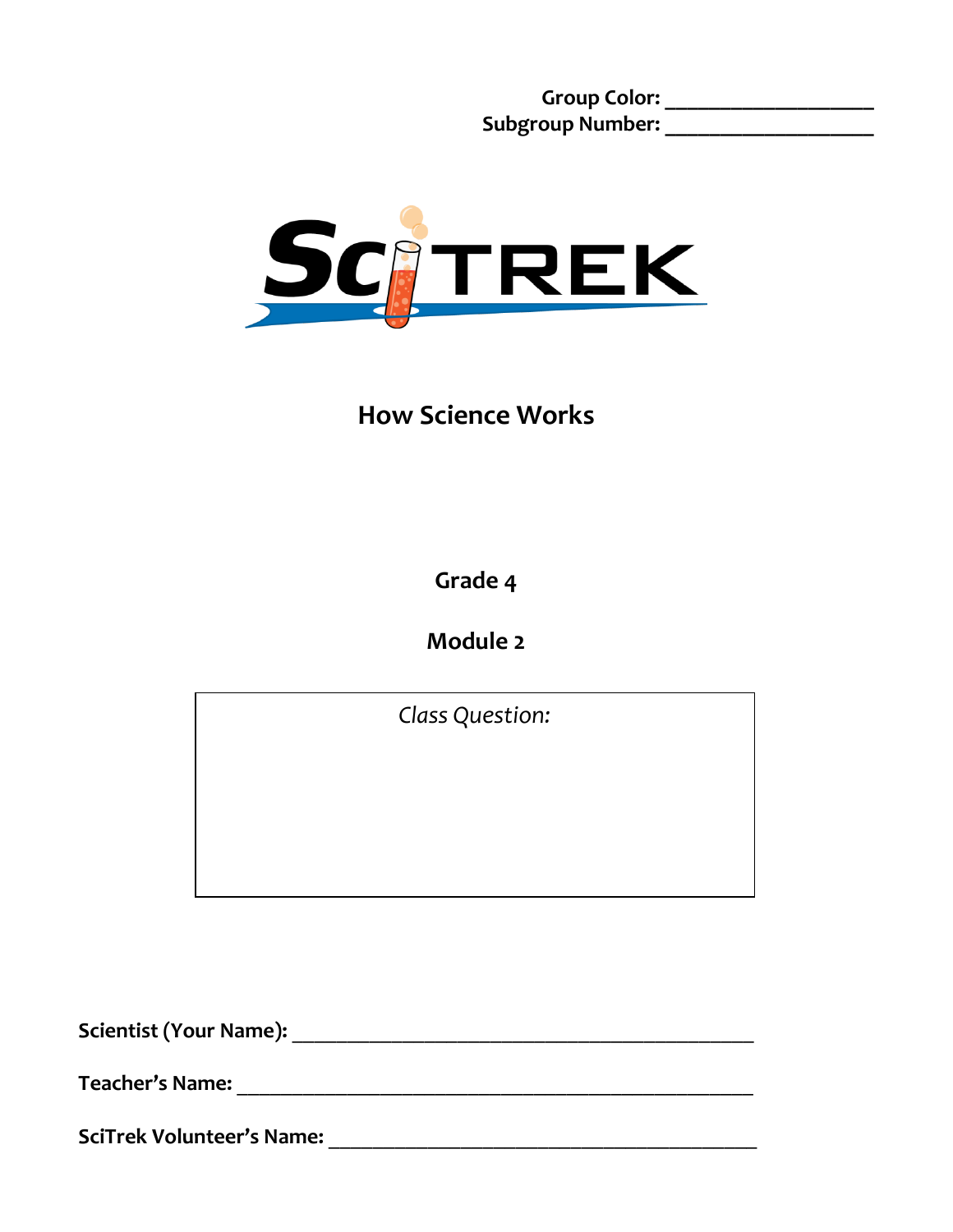#### **VOCABULARY**

**Science:** The study of the material world using human reason. The scientific method is the way humans reason and apply logic to data to help gain knowledge of the world.

- o **Observation:** A description using your five senses. This could include contents, mass, size, color, temperature, smell, texture …
- o **Opinion:** Something you believe or feel. Not a fact or observation.
- o **Inference:** A guess based on past experiences.
- o **Testable Question:** A question for which an experiment can be designed to answer.
- o **Non-Testable Question:** A question for which an experiment cannot be designed to answer. For example, questions involving things that cannot be measured/observed or things that are not well defined/opinions.
- o **Experimental Set-Up:** The materials, changing variable, and controls that are needed for an experiment.
- o **Experiment:** A test or trial to discover something unknown**.**
- o **Procedure:** A set of steps to conduct an experiment.
- o **Controls:** The variables that are not changed in an experiment.
- o **Changing Variable (Independent Variable):** The variable that is purposely changed in an experiment.
- o **Results/Data (Dependent Variable):** The measurements/observations of the experiment, which are influenced/determined by the changing variable.
- o **Prediction:** What you expect to happen based off of previous measurements/observations.
- o **Scientific Practices:** A series of activities that scientists participate in to both understand the world around them and to communicate their results with others. (The specific practice worked on in this module is procedures.)
- o **Technique:** A method for a specific task.
- o **Angle:** A measurement telling the separation between two lines that meet at one point.
- o **Multimeter:** A tool used to measure voltage, current, or resistance. For this module we will use it to measure the current the wind turbine produces.
- o **Current:** A measure of the amount of electricity flowing.
- o **Milliamp (mA):** The units that current is measured in.
- o **Protractor:** A device used to measure angles.
- o **Wind Turbine:** A large "fan like" machine that rotates by wind to generate electricity.
- o **Blade:** A long circular piece that is attached to the hub of a wind turbine to guide the wind flow.
- o **Hub:** The center part of a wind turbine in which the blades are attached.
- o **Dowel:** A wooden piece that attaches to the blade so that the blade can be connected to the hub.
- o **Energy:** The ability of an object to do work. Energy can be transferred but it cannot be created or destroyed.
- o **Engineering:** A branch of science that focuses on designing, building, modifying, and constructing objects and machines.



Wind Turbine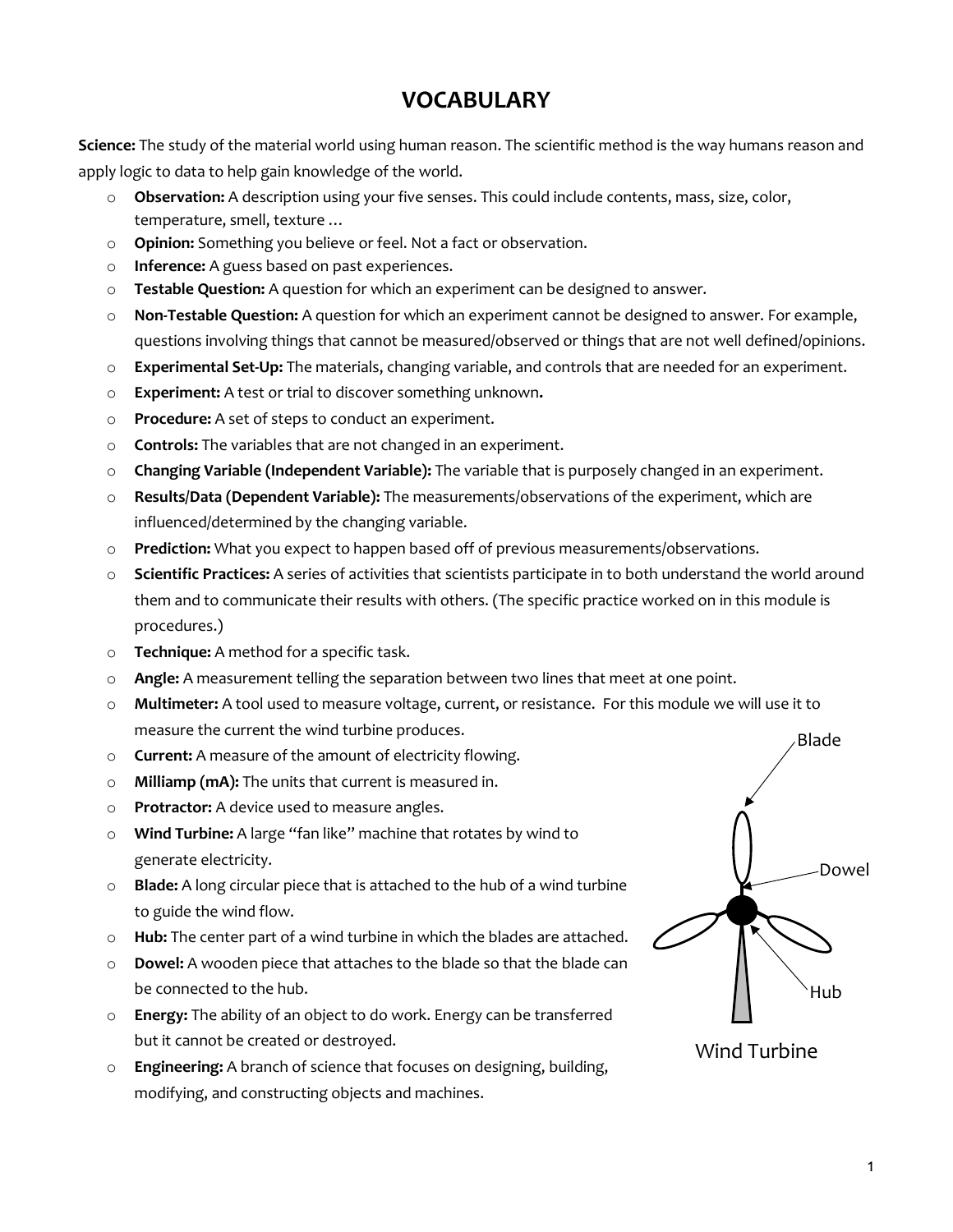# **TECHNIQUE** *Protractors*

Protractors are used to measure and draw angles.



1. Label the following angles on the protractor above:



2. The following lines have an angle of 0˚/180˚, 60˚, or 120˚. Label each line with the corresponding angle value.



\_\_\_\_\_\_\_\_\_\_\_\_\_\_\_\_\_\_\_\_\_\_\_\_\_\_\_\_\_\_\_\_\_\_\_\_\_\_\_\_\_\_\_\_\_\_\_\_\_\_\_\_\_\_\_\_\_\_\_\_\_\_\_\_\_\_\_

3. What do you notice about the 120° and 60° angles?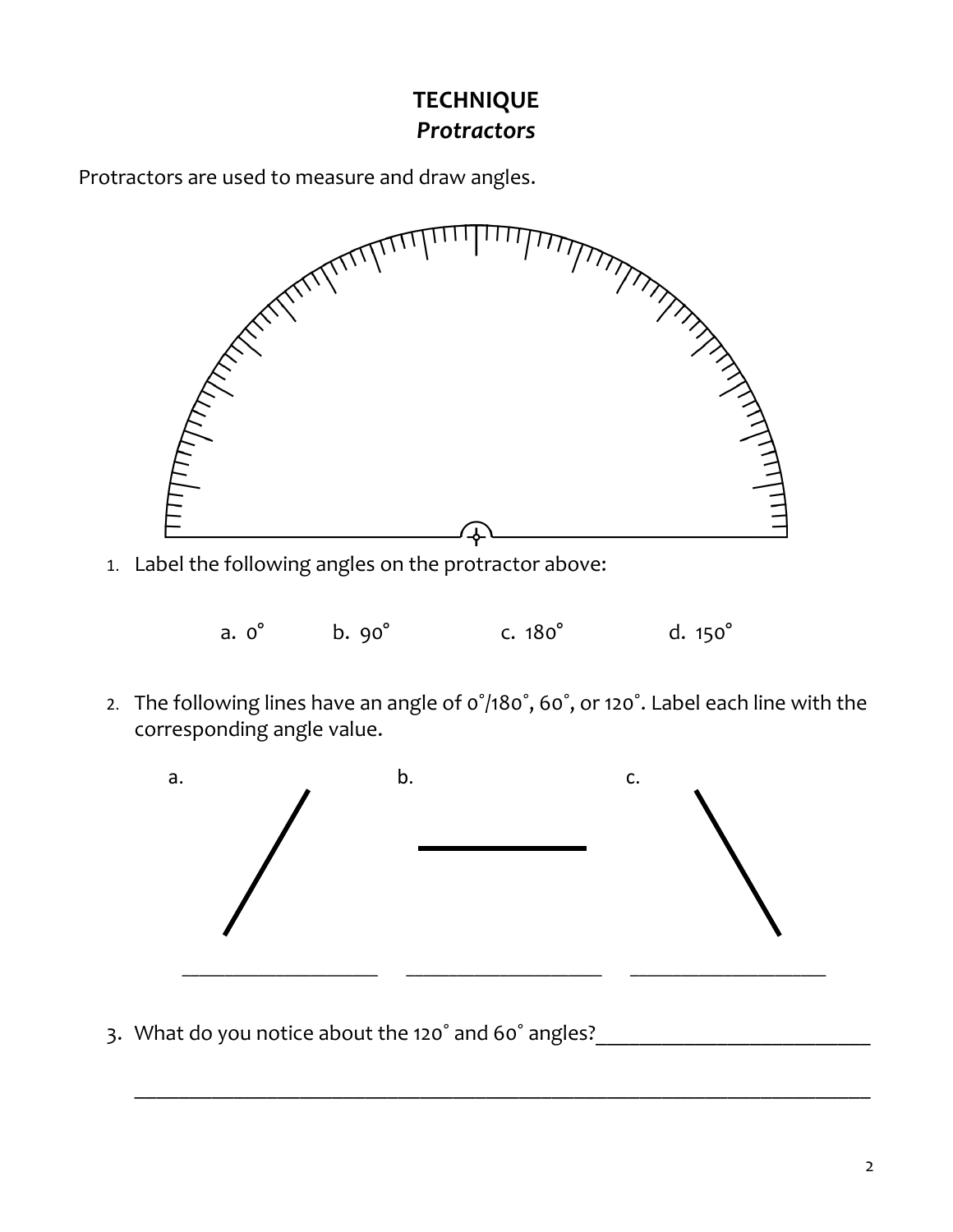# **TECHNIQUE** *Protractors*

**2.** 

Label 0°, 90°, and 180° on the protractor to the right.

*How to find angles between 90˚ and 180˚:*

**1.**

For angles greater than 90˚, take the number shown on the wind turbine protractor and subtract that number from 180˚.

*Draw the wind turbine blade at the specified angle.* 



**Angle: 30°**





**Angle: -20° This angle is also referred to as:** 

 **180˚**

**-**



**Angle: -70° This angle is also referred to as: 180˚**

**-**

**4.** 



**Angle: 150° This angle is shown as: 180˚**

**-**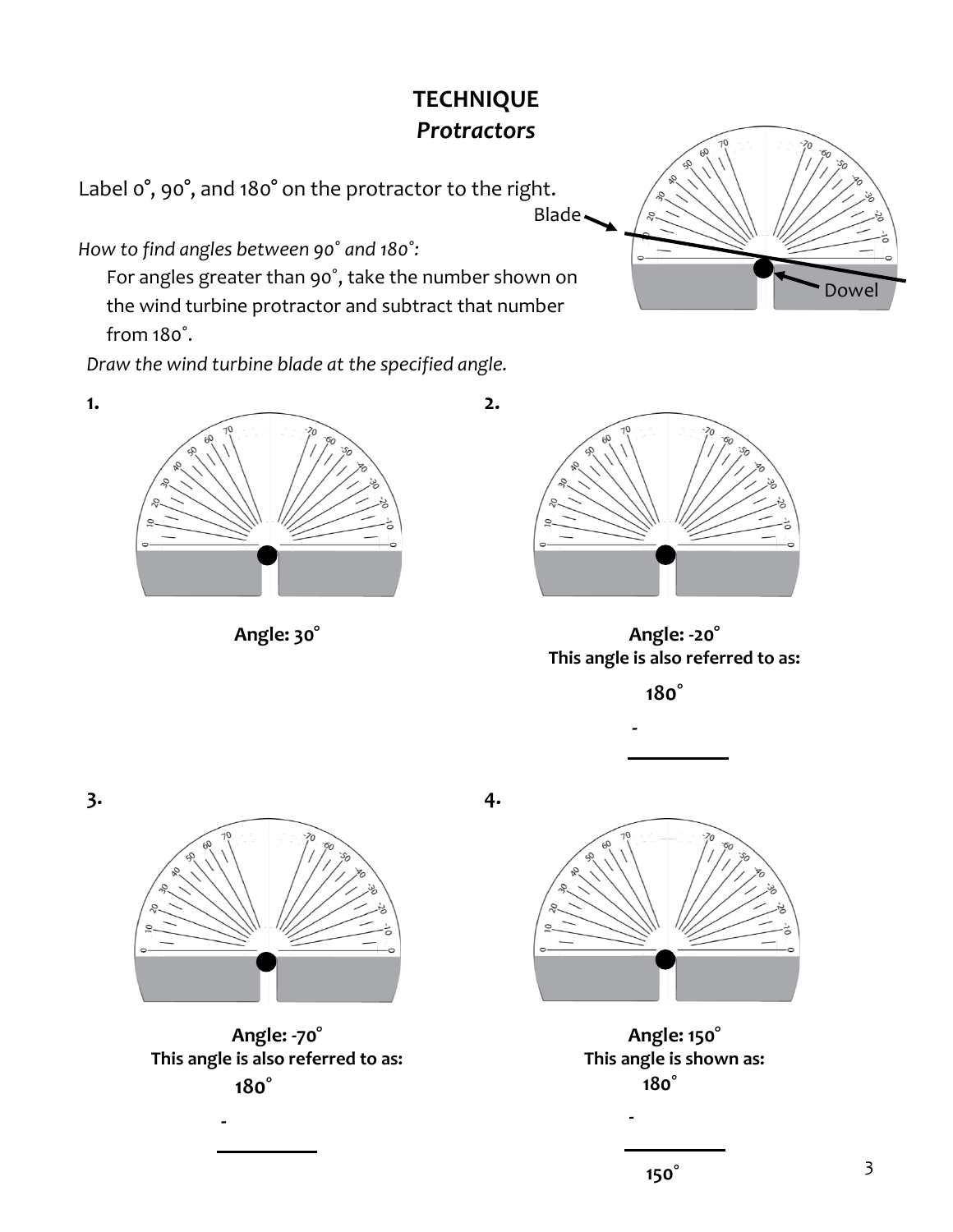### **OBSERVATIONS**

Experimental Set-Up:

On the picture below, indicate relevant dimensions of the wind turbine.



Other aspects of the experimental set-up: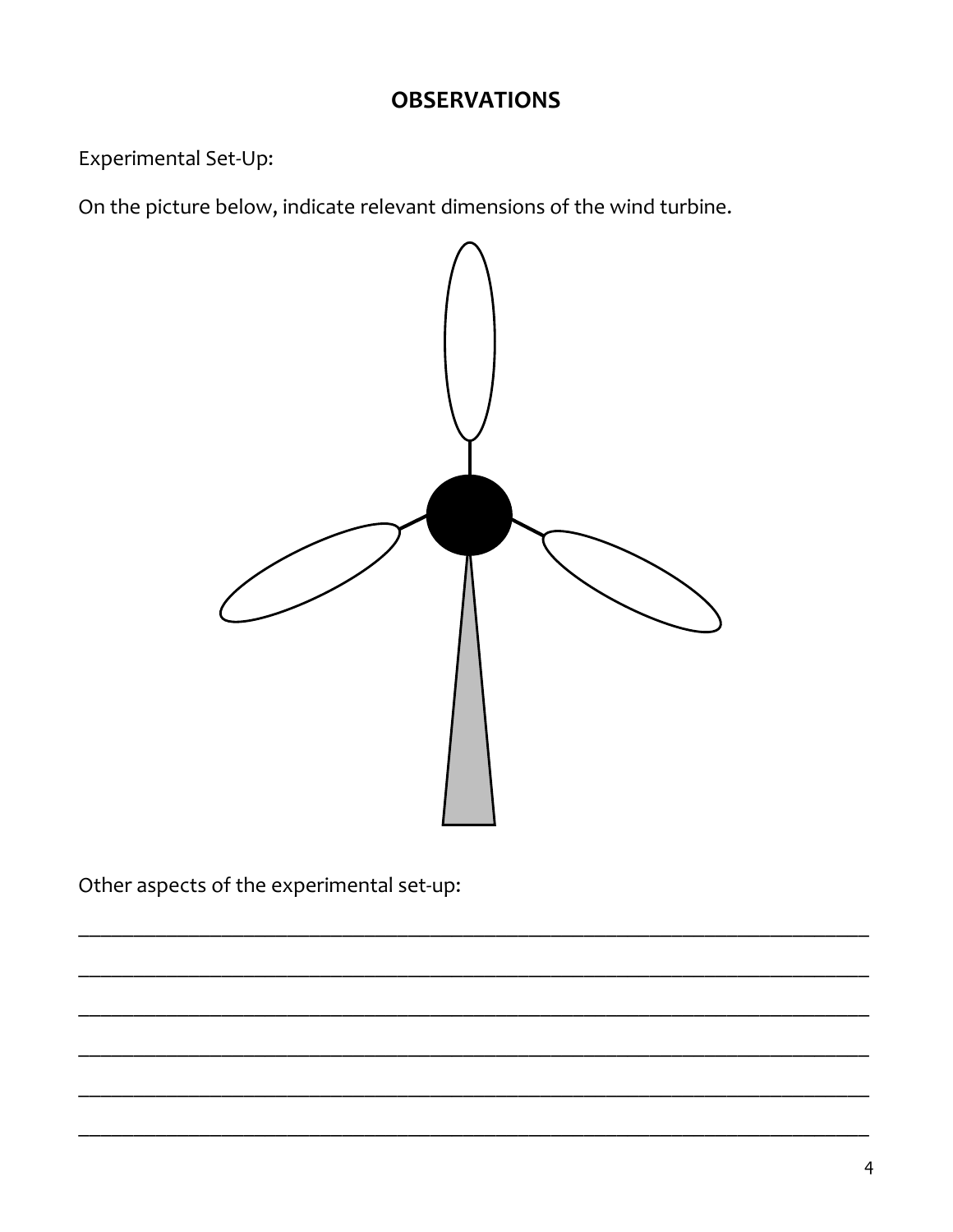# **OBSERVATIONS**

|               | <b>Cardstock Blades</b> | <b>Cardboard Blades</b> |
|---------------|-------------------------|-------------------------|
| Current (mA): |                         |                         |
| Similarities: |                         |                         |
| Differences:  |                         |                         |

Other Observations:

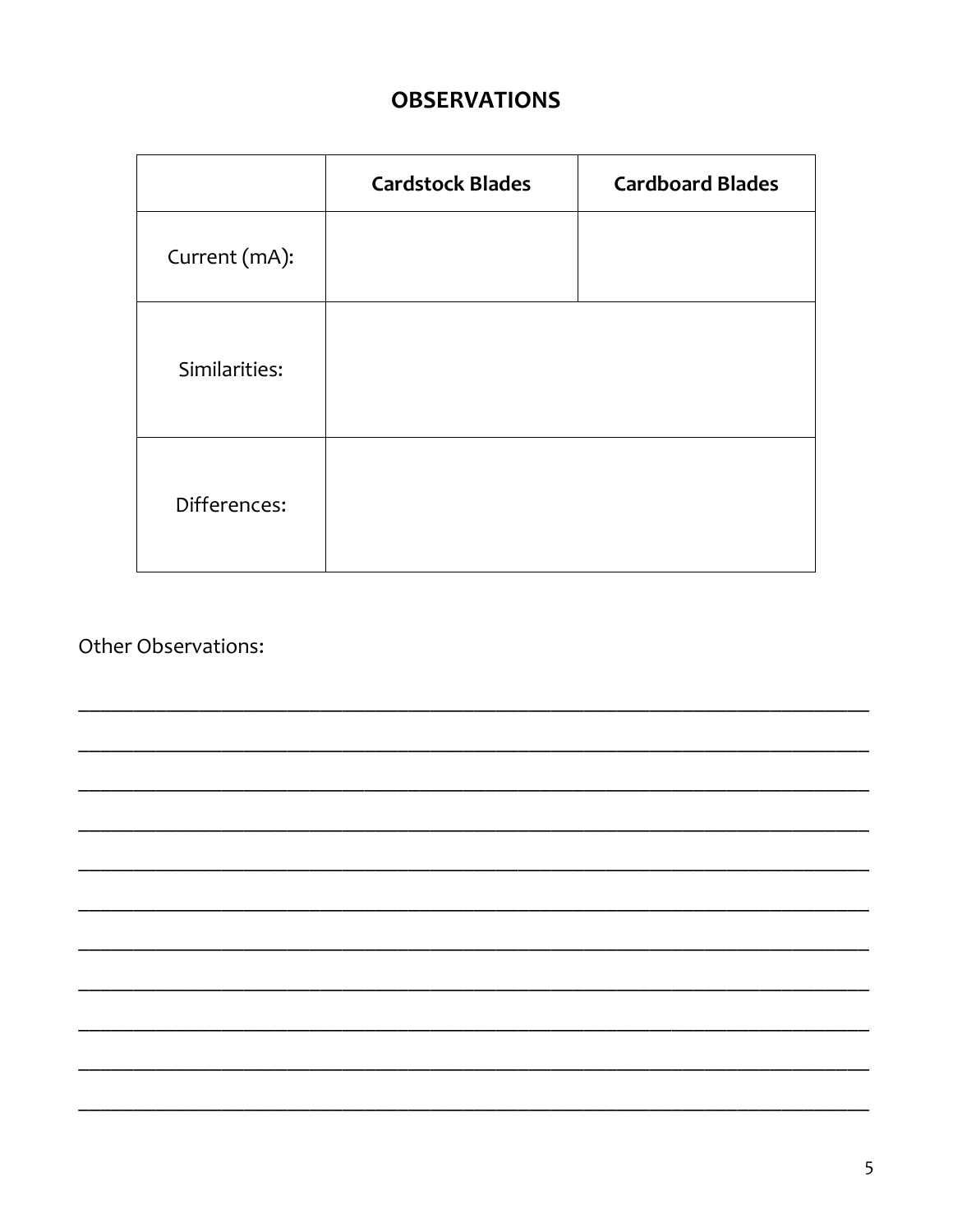# **VARIABLES**

| Variable | How will changing this variable affect the current? |
|----------|-----------------------------------------------------|
|          |                                                     |
|          |                                                     |
|          |                                                     |
|          |                                                     |
|          |                                                     |
|          |                                                     |
|          |                                                     |
|          |                                                     |
|          |                                                     |
|          |                                                     |
|          |                                                     |
|          |                                                     |
|          |                                                     |
|          |                                                     |
|          |                                                     |
|          |                                                     |
|          |                                                     |
|          |                                                     |
|          |                                                     |
|          |                                                     |
|          |                                                     |
|          |                                                     |
|          |                                                     |
|          |                                                     |
|          |                                                     |
|          |                                                     |
|          |                                                     |
|          |                                                     |
|          |                                                     |
|          |                                                     |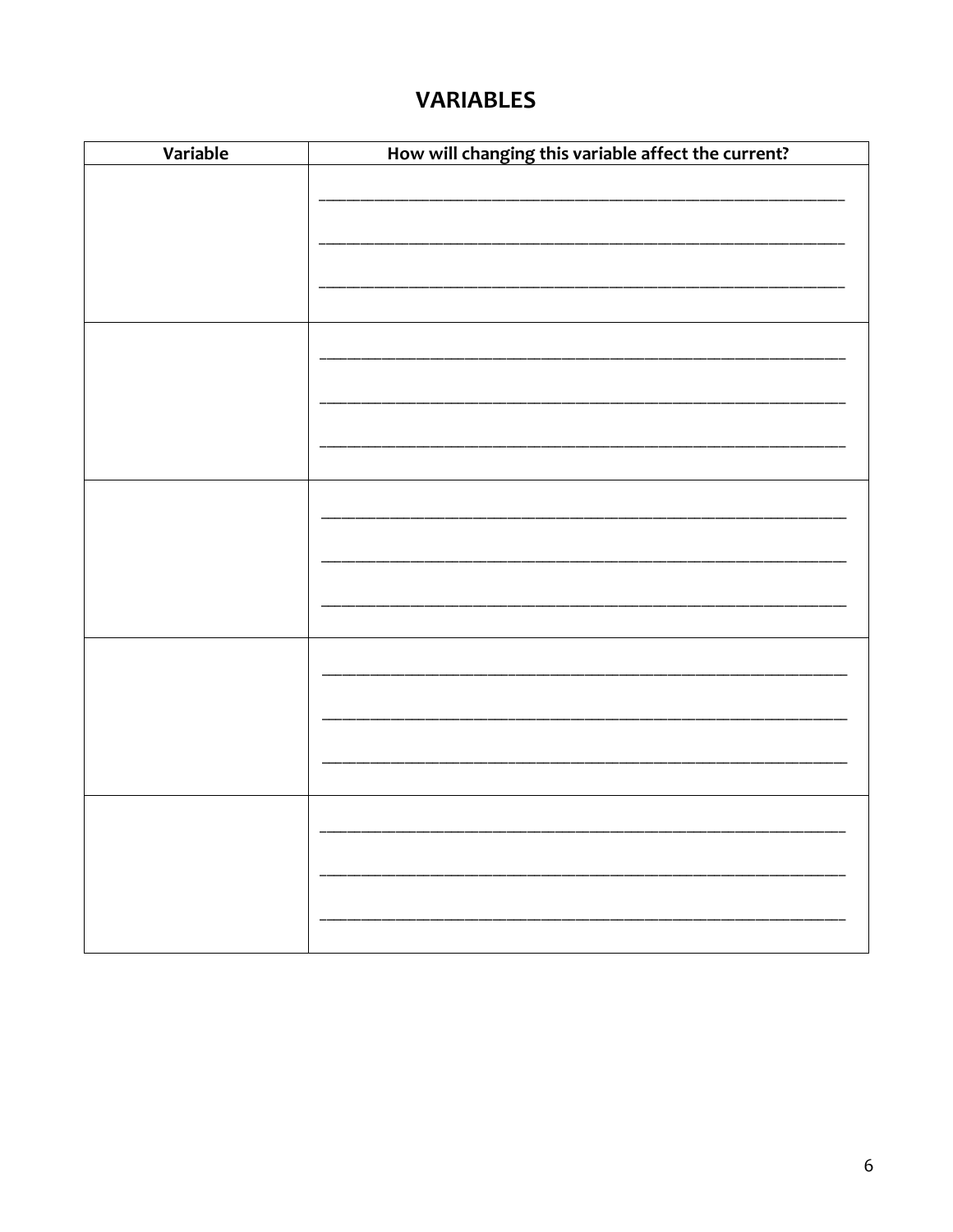### **Experimental Considerations:**

- 1. You will only have access to the materials on the materials page.
- 2. See the materials page for restrictions on experimental design.
- 3. When you start the fan, the wind turbine must be still, and you may not push it.
- 4. When recording currents, wait until the wind turbine gets up to speed. Then, watch the multimeter for approximately 15 seconds, and record the number you see most often.

Changing Variable (Independent Variable): \_\_\_\_\_\_\_\_\_\_\_\_\_\_\_\_\_\_\_\_\_\_\_\_\_\_\_\_\_\_\_\_\_\_\_\_

Discuss with your subgroup how you think your changing variable will affect the current produced by the wind turbine.

### **QUESTION**

Question our subgroup will investigate:

• If we change the \_\_\_\_\_\_\_\_\_\_\_\_\_\_\_\_\_\_\_\_\_\_\_\_\_\_\_\_\_\_\_\_\_\_\_\_\_\_\_\_\_\_\_\_\_\_\_\_\_\_\_\_, what will happen to the \_\_\_\_\_\_\_\_\_\_\_\_\_\_\_\_\_\_\_\_\_\_\_\_\_\_\_\_\_\_\_\_\_\_\_\_\_\_\_\_\_\_\_\_\_\_ \_\_\_\_\_\_\_\_\_\_\_\_\_\_\_\_\_\_\_\_\_\_\_\_\_\_\_\_\_\_\_\_\_\_\_\_\_\_\_\_\_\_\_\_\_\_\_\_\_\_\_\_\_\_\_\_\_\_\_\_\_\_\_\_\_\_? insert changing variable (independent variable) insert what you are measuring/observing (dependent variable)

**SciTrek Member Approval:** \_\_\_\_\_\_\_\_\_\_\_\_\_\_\_\_\_\_\_\_

Get a materials page from your SciTrek volunteer and fill it out before moving onto the experimental set-up.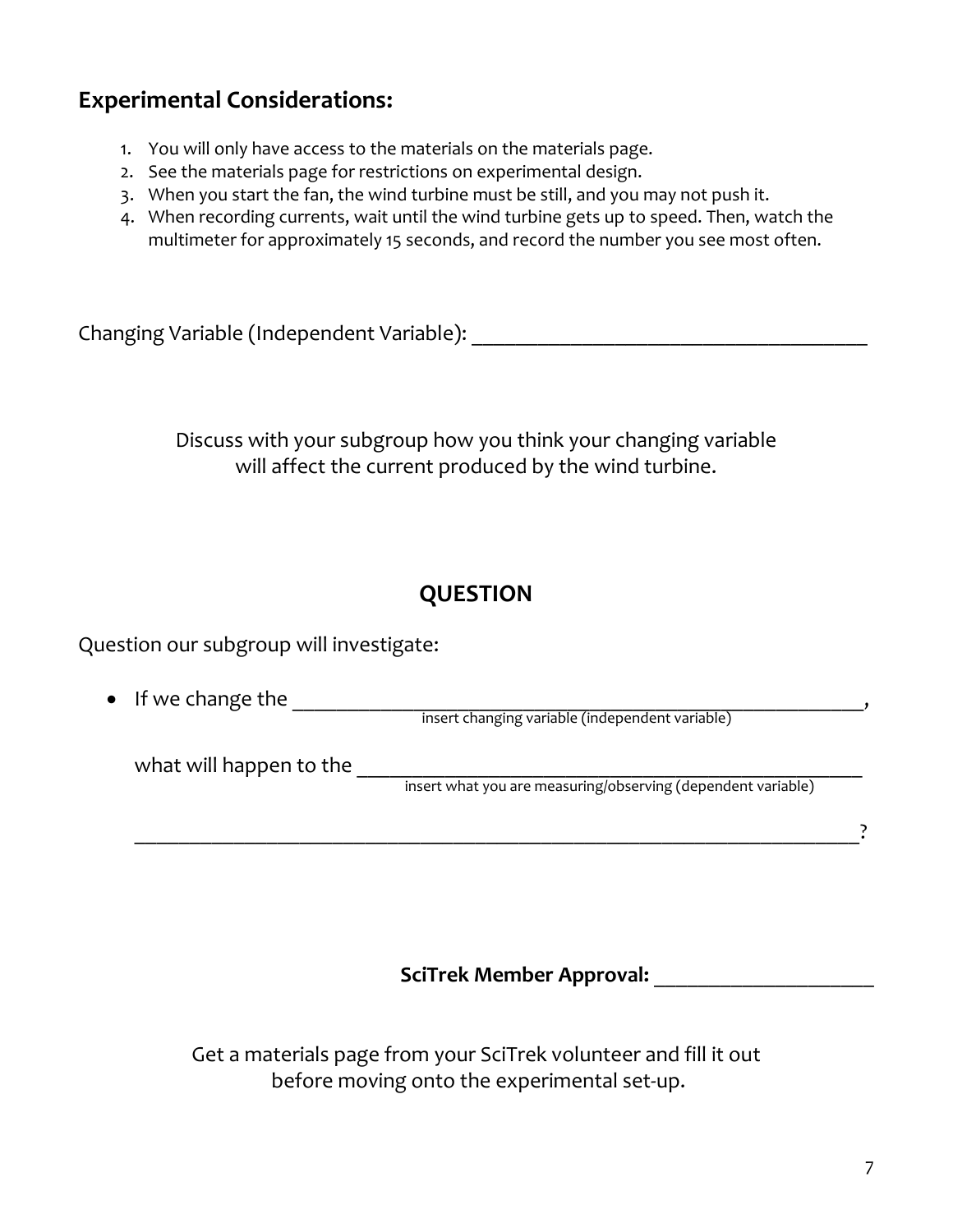#### **EXPERIMENTAL SET-UP**

Write your changing variable (Ex: blade number) and the values (Ex: 4) you will use for your trials under each wind turbine.



#### **Controls** (variables you will hold constant)**:**

Write the controls and the values you will use in all your trials (control/value, Ex: blade material/cardstock).

| <b>Blade Material</b> | $\frac{1}{2}$ | Cardstock |  |
|-----------------------|---------------|-----------|--|
|                       |               |           |  |
|                       |               |           |  |
|                       |               |           |  |

**SciTrek Member Approval:** \_\_\_\_\_\_\_\_\_\_\_\_\_\_\_\_\_\_\_\_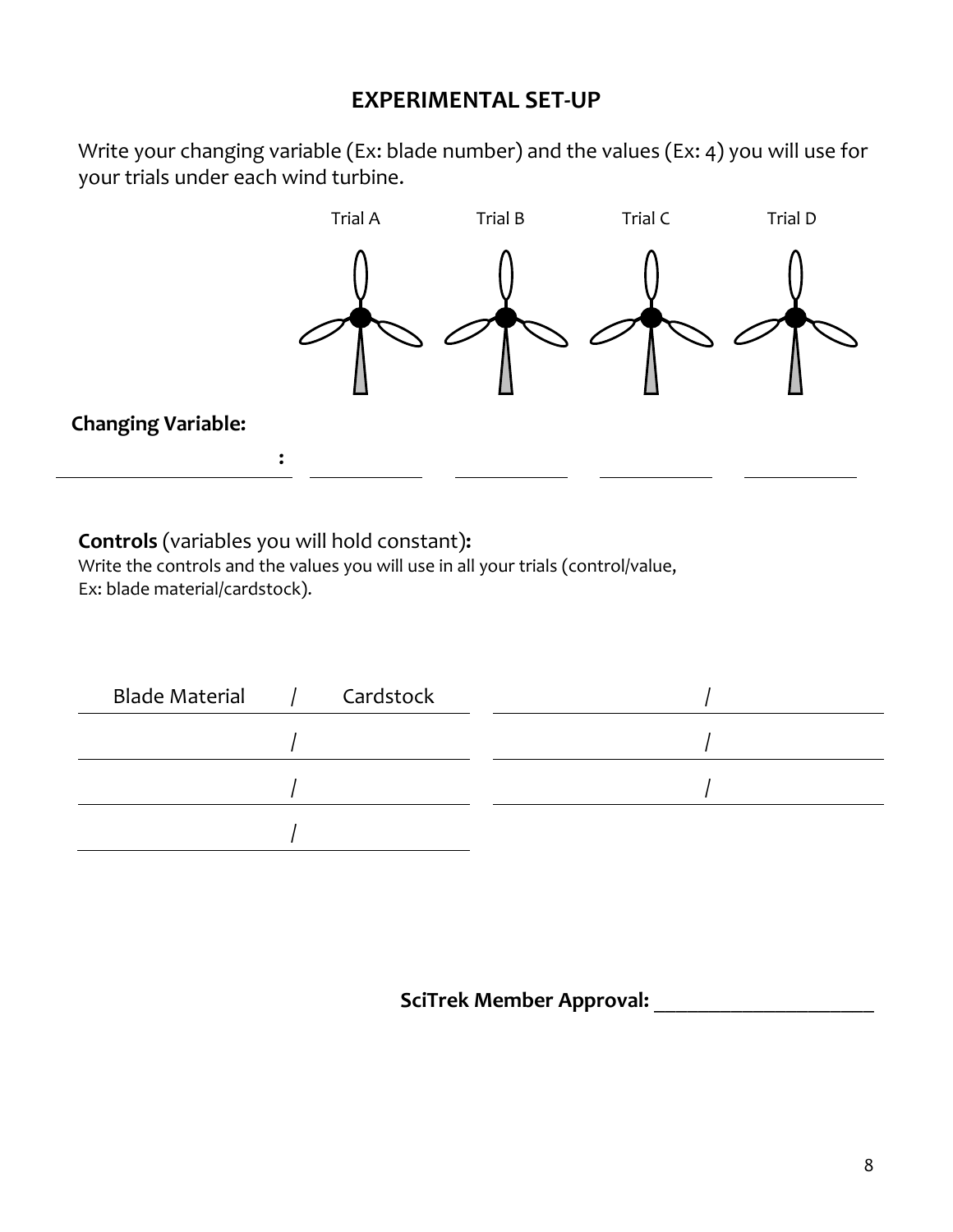### **PROCEDURE**

| $\overline{\mathbf{3}}$ .                                               |  |
|-------------------------------------------------------------------------|--|
|                                                                         |  |
|                                                                         |  |
|                                                                         |  |
|                                                                         |  |
|                                                                         |  |
|                                                                         |  |
|                                                                         |  |
|                                                                         |  |
|                                                                         |  |
|                                                                         |  |
|                                                                         |  |
|                                                                         |  |
|                                                                         |  |
|                                                                         |  |
|                                                                         |  |
|                                                                         |  |
|                                                                         |  |
|                                                                         |  |
|                                                                         |  |
| 6.<br><u> 1989 - Johann John Stone, mars eta biztanleria (h. 1989).</u> |  |
|                                                                         |  |
|                                                                         |  |
|                                                                         |  |
|                                                                         |  |
|                                                                         |  |
|                                                                         |  |

In your procedure underline controls, circle Changing variables, and box data collection.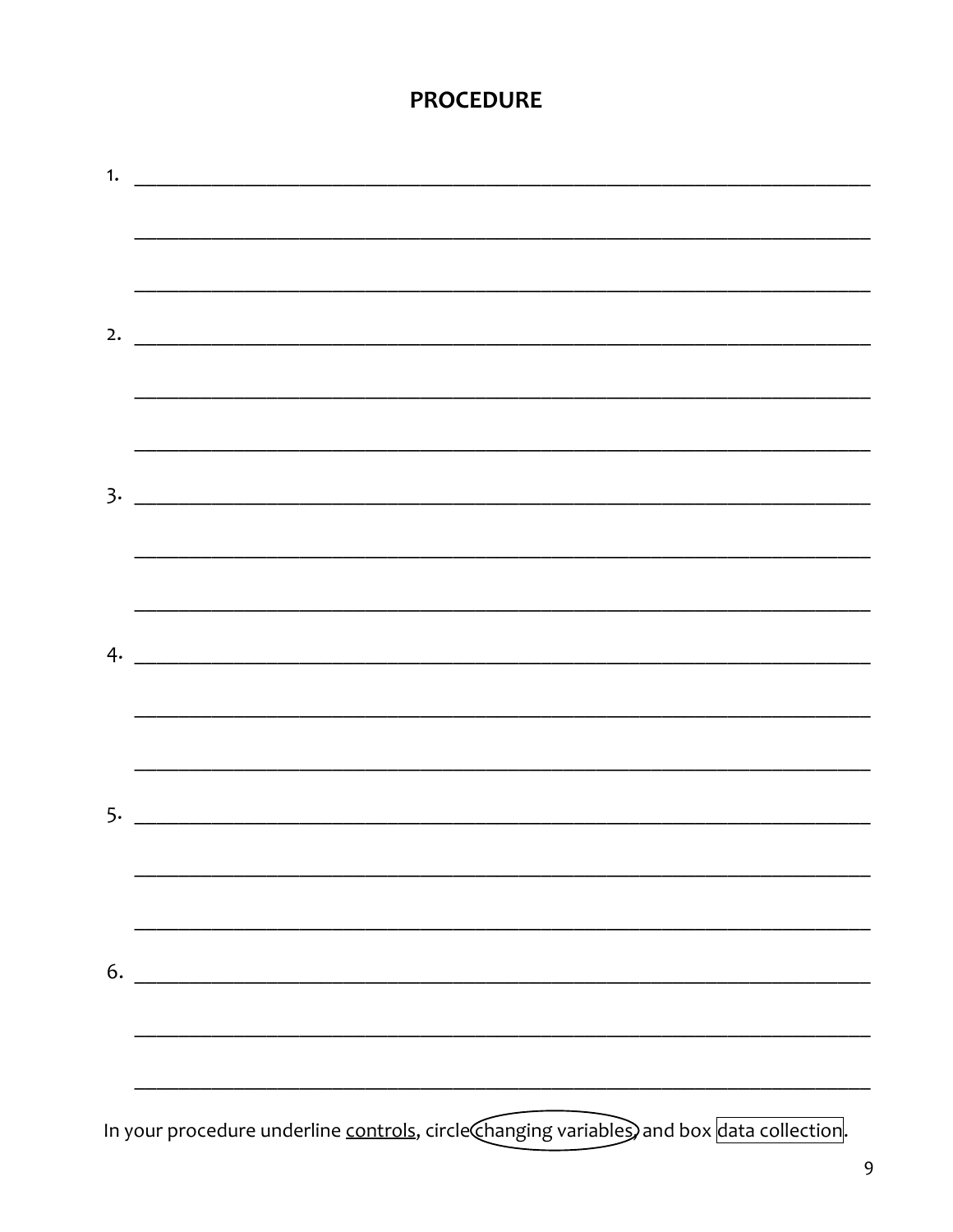**Directions:** Fill in the missing definition. • **Procedure:**\_\_\_\_\_\_\_\_\_\_\_\_\_\_\_\_\_\_\_\_\_\_\_\_\_\_\_\_\_\_\_\_\_\_\_\_\_\_\_\_\_\_\_\_\_\_\_\_\_\_\_\_ \_\_\_\_\_\_\_\_\_\_\_\_\_\_\_\_\_\_\_\_\_\_\_\_\_\_\_\_\_\_\_\_\_\_\_\_\_\_\_\_\_\_\_\_\_\_\_\_\_\_\_\_\_\_\_\_\_\_\_\_\_ **A complete procedure MUST have:** • All values of the  $\_\_$ \_\_\_\_\_\_\_\_\_\_\_\_\_\_\_\_\_\_\_\_\_\_\_\_\_\_\_\_\_\_\_\_\_\_\_\_\_\_\_\_\_\_. • The \_\_\_\_\_\_\_\_\_\_\_\_\_\_\_\_\_\_\_\_\_\_\_\_\_\_\_\_ that will be collected (measurements/observations). • The steps listed in the order they will be completed. **A complete procedure MUST NEVER have:** • \_\_\_\_\_\_\_\_\_\_\_\_\_\_\_\_\_\_\_\_\_\_\_\_\_, or irrelevant information.

- \_\_\_\_\_\_\_\_\_\_\_\_\_\_\_\_\_\_\_\_\_\_\_\_\_about the experiment.
- \_\_\_\_\_\_\_\_\_\_\_\_\_\_\_\_\_\_\_\_\_\_\_\_\_\_\_\_values of controls, or the changing variable.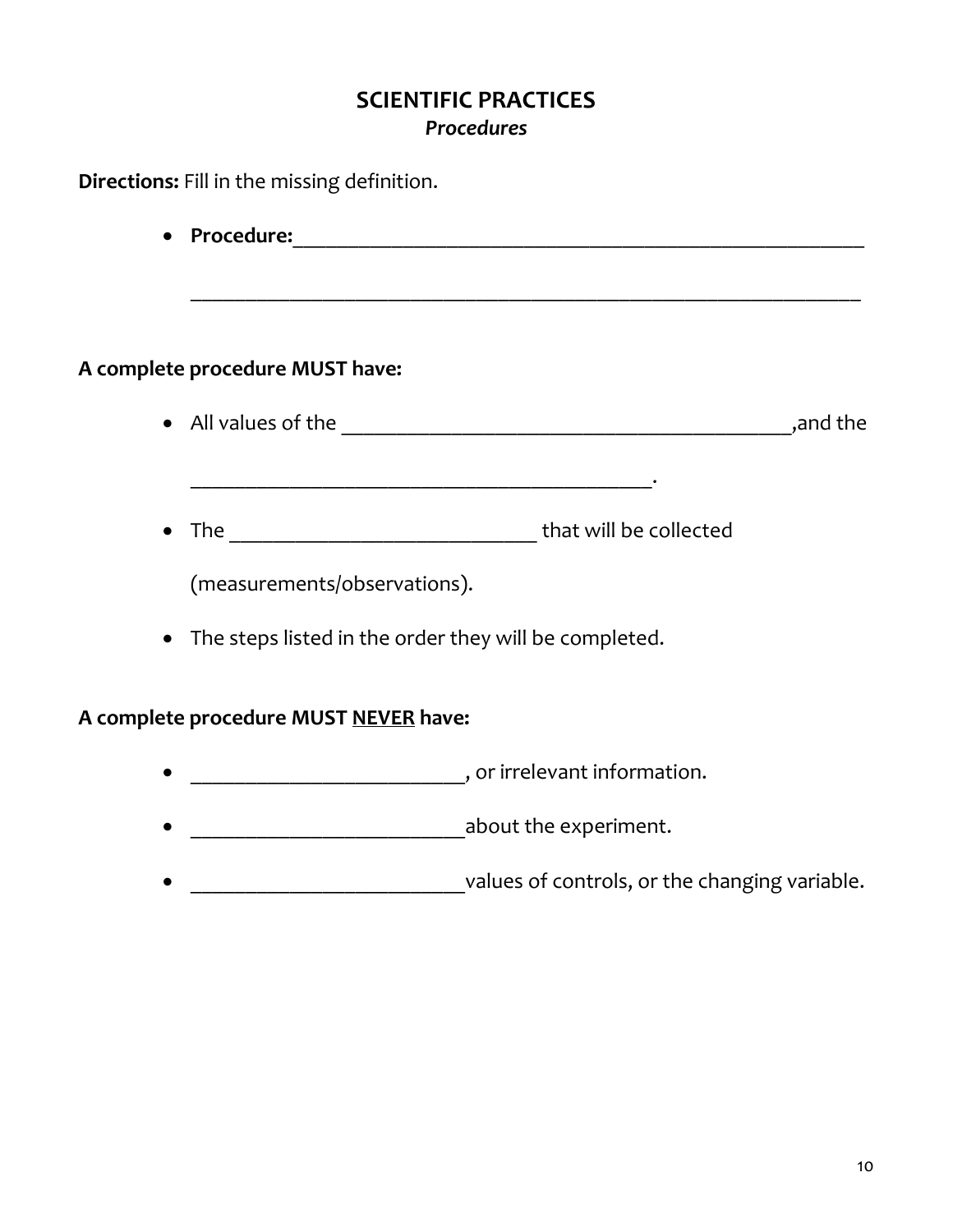#### **QUESTION**

If we change the popcorn brand, what will happen to the number of kernels that pop?

#### **EXPERIMENTAL SET-UP**

| <b>Changing Variable:</b>                           | <b>Trial A</b> | Trial B           | Trial C                 | Trial D |
|-----------------------------------------------------|----------------|-------------------|-------------------------|---------|
| Popcorn Brand:                                      | Pop Secret     | Orville           | Smart<br><b>Balance</b> | Act II  |
| <b>Controls</b> (variables you will hold constant): |                |                   |                         |         |
| Microwave Level<br>High                             |                | Popcorn Color     | Yellow                  |         |
| 3 Minutes<br>Time                                   |                | Salt Amount       | 220 mg                  |         |
|                                                     |                | Initial Number of |                         |         |
| Container Type<br>Bag                               |                |                   | Kernels<br>200          |         |

#### **Directions:**

Step 1: Read each statement and underline controls, circle changing variables, and box information about data collection.

Step 2: Circle yes if the statement could be a correct step for a procedure about the question and experimental set-up above. If not, circle no.

|    |                                                                                              | Could this be<br>a procedure<br>step? |    |
|----|----------------------------------------------------------------------------------------------|---------------------------------------|----|
| 1. | Put the bag in the microwave on high for 3 minutes.                                          | Yes                                   | No |
| 2. | Get 200 kernels of yellow A) Pop Secret, B) Orville, C) Smart Balance, D) Act II<br>popcorn. | Yes                                   | No |
| 3. | Observe what happens.                                                                        | Yes                                   | No |
|    | 4. Put 200 kernels of yellow Pop Secret popcorn and 220 mg of salt in bag A.                 | Yes                                   | No |
| 5. | Get 200 kernels of different yellow popcorn brands.                                          | Yes                                   | No |
| 5. | Count the number of kernels that have popped in each bag.                                    | Yes                                   | No |
| 6. | Put the tasty popcorn in the microwave on high for 3 minutes.                                | Yes                                   | No |
|    | Underline controls, circle Changing variables, and box data collection.                      |                                       |    |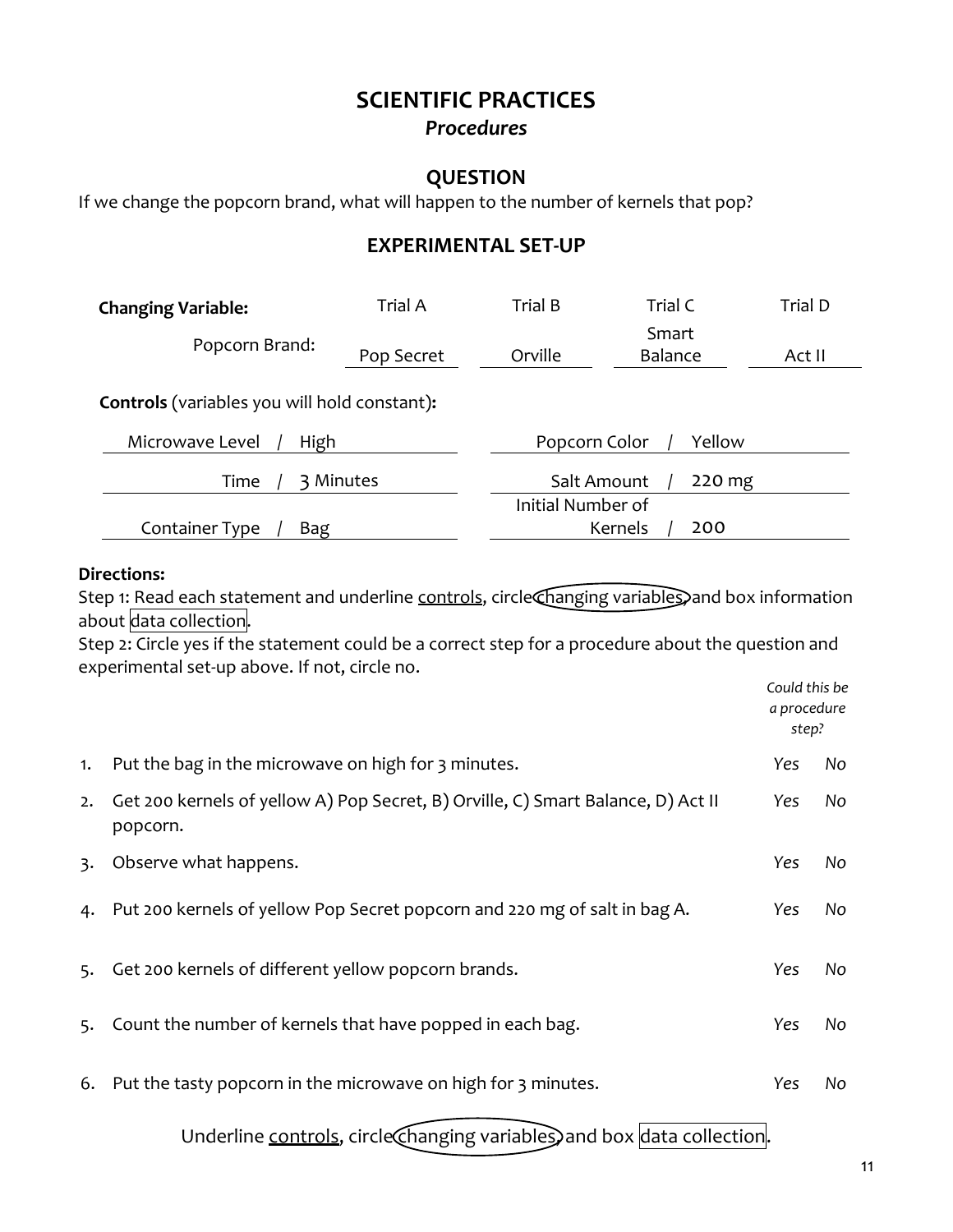**Directions:** Read the following procedure that is based on the question and experimental setup on page 11 and underline controls, circle changing variables, and box data collection. If any controls are missing or incorrect, add the correct values to the procedure. Remove any extra or irrelevant information from the procedure by crossing it out. If any steps are out of order, draw an arrow  $(\leftrightarrow)$  to indicate the correct order.

### **PROCEDURE**

1. Get 200 kernels of yellow A) Pop Secret, B) Orville, C) Smart Balance,

D) Act II popcorn.

- 2. Put each bag in the microwave on high.
- 3. Put the popcorn and 250 mg of salt into four separate bags.
- 4. Count the number of kernels that popped in each bag.
- 5. Eat the popcorn.
- 6. Have fun.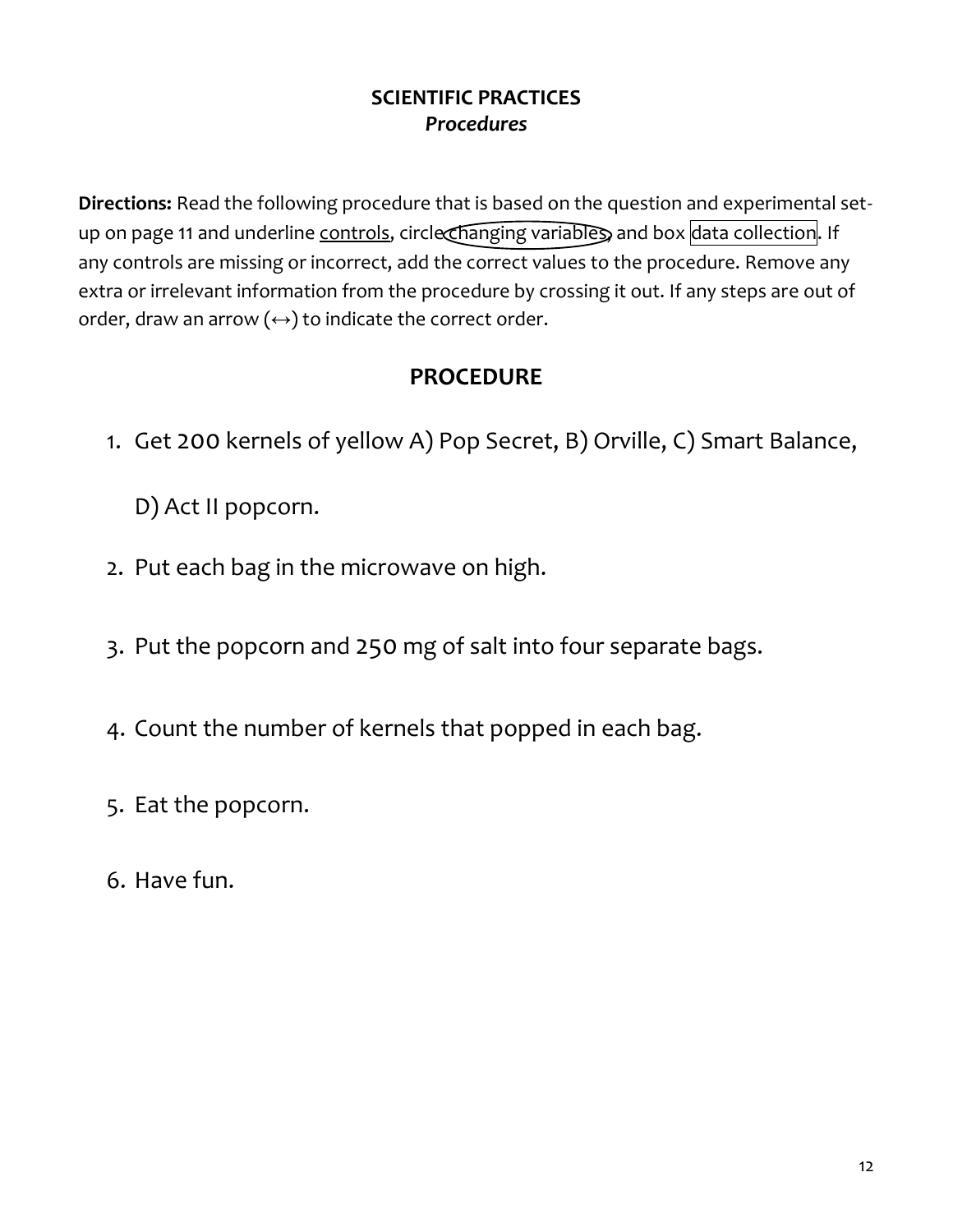**Directions:** Read the following procedure and underline controls, circle changing variables, and box information about data collection.

### **PROCEDURE**

- 1. Hang a 50 cm string.
- 2. Attach a metal ball with a mass of A) 20 g, B) 30 g, C) 40 g and

circumference of 20 cm to the string.

- 3. Pull ball back 30 cm from resting point and drop.
- 4. Measure the time it takes the balls to complete one swing.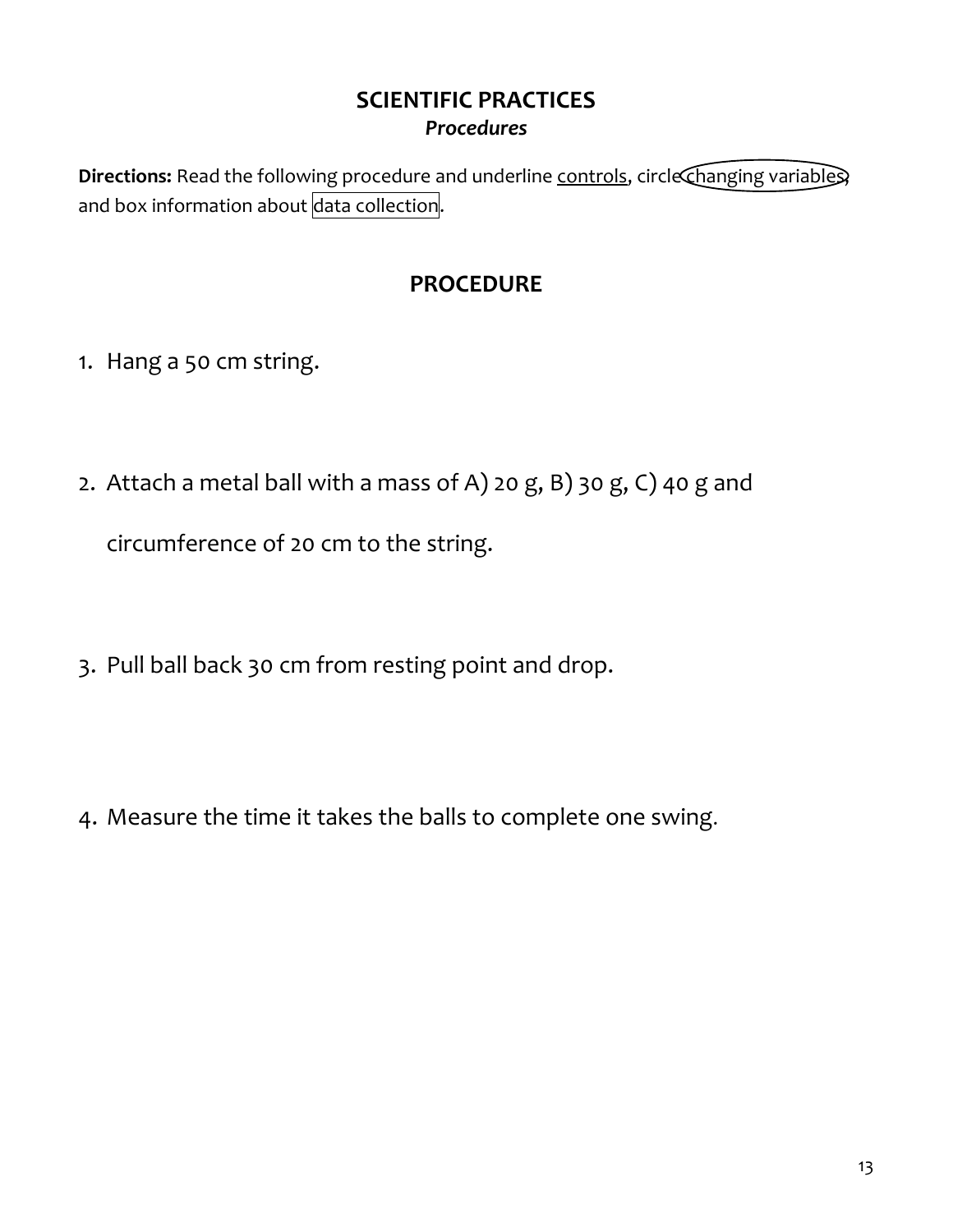### **RESULTS**

#### *Table*

Fill out the table for each of your trials. For the variables that remain constant, write the value in *Trial A*. Then, draw an arrow through each box indicating the variable is a control.

|               | <b>Variables</b>                                                                                                              | <b>Trial A</b> | <b>Trial B</b> | <b>Trial C</b> | <b>Trial D</b> |
|---------------|-------------------------------------------------------------------------------------------------------------------------------|----------------|----------------|----------------|----------------|
|               | <b>Blade Material:</b>                                                                                                        | Cardstock      |                |                |                |
|               | <b>Blade Number:</b>                                                                                                          |                |                |                |                |
|               | Weight Number:                                                                                                                |                |                |                |                |
|               | Weight Placement:                                                                                                             |                |                |                |                |
|               | Dowel Placement:                                                                                                              |                |                |                |                |
|               | <b>Blade Angle:</b><br>(list both the actual angle and what<br>angle you will find on the wind<br>turbine protractor)         |                |                |                |                |
|               | Fan Distance:                                                                                                                 |                |                |                |                |
|               | <b>Other Variable</b>                                                                                                         |                |                |                |                |
|               | <b>Predictions</b>                                                                                                            | <b>Trial A</b> | <b>Trial B</b> | <b>Trial C</b> | <b>Trial D</b> |
|               | Put an "L" in the trial that<br>will give the least current<br>and an "M" in the trial<br>that will give the most<br>current. |                |                |                |                |
|               | Data                                                                                                                          | <b>Trial A</b> | <b>Trial B</b> | <b>Trial C</b> | <b>Trial D</b> |
| Measurements: | Current:                                                                                                                      |                |                |                |                |
| Observation:  | Other:                                                                                                                        |                |                |                |                |

The independent variable is the changing variable and the dependent variables are the final measurements/observations.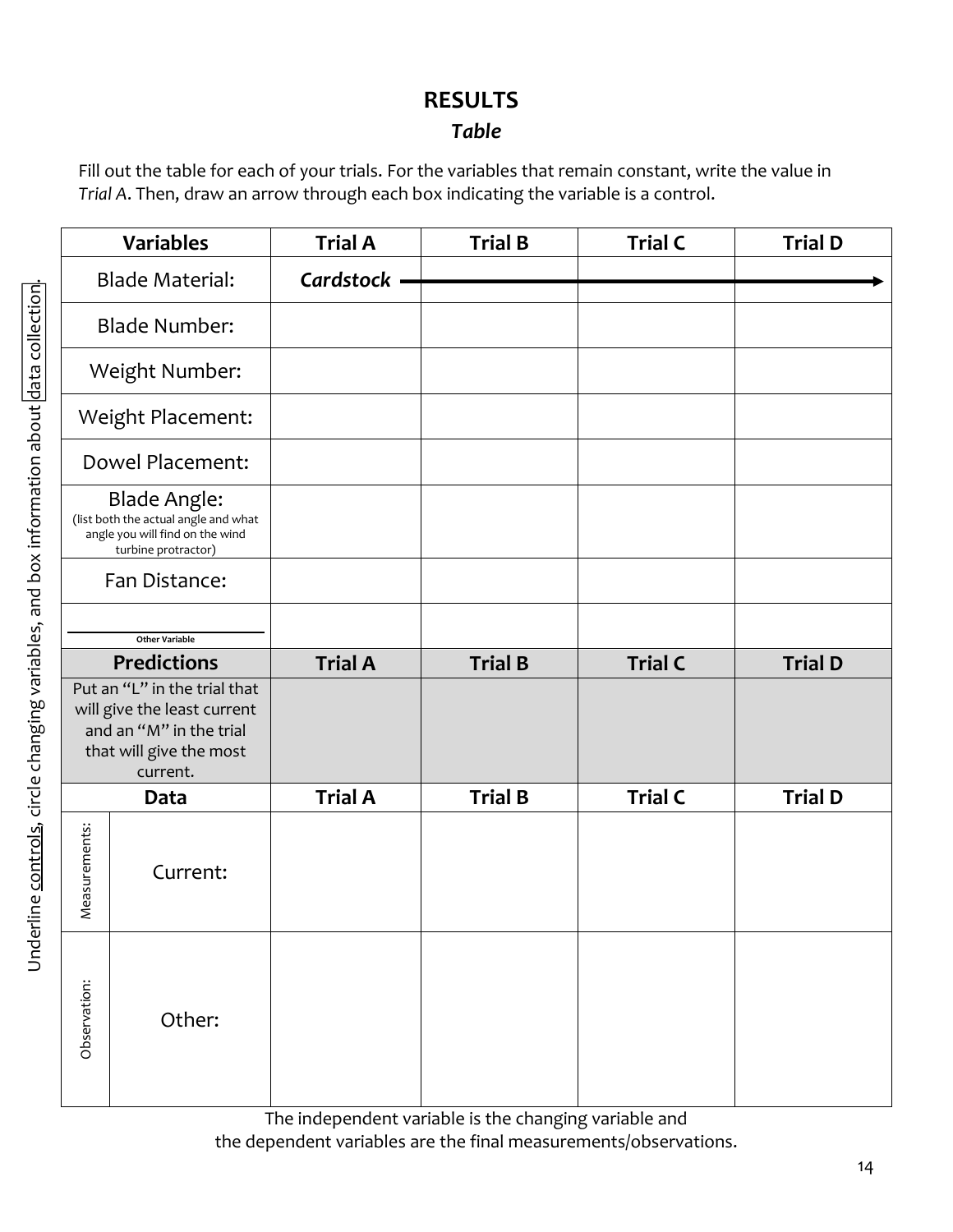#### **RESULTS**

#### *Graph*

**Set up your graph.** (Check off the steps as you complete them.)

☐ Label the y-axis (vertical) with what you measured, including units (*Ex*: Current (mA)).

☐ Label the x-axis (horizontal) with your changing variable (*Ex:* Blade Angle).

 $\Box$  On your results table, label your measurements from 1 to 4, with 1 being the trial with the smallest current and 4 being the trial with the largest current.

#### **Plot your data in increasing order.**

☐ Write the changing variable value (*Ex:* 0°/180°) for the trial that you labeled 1 under the first column.

☐ Graph your data for that trial and write the measurement above the bar.

□ Repeat the process for the other trials.

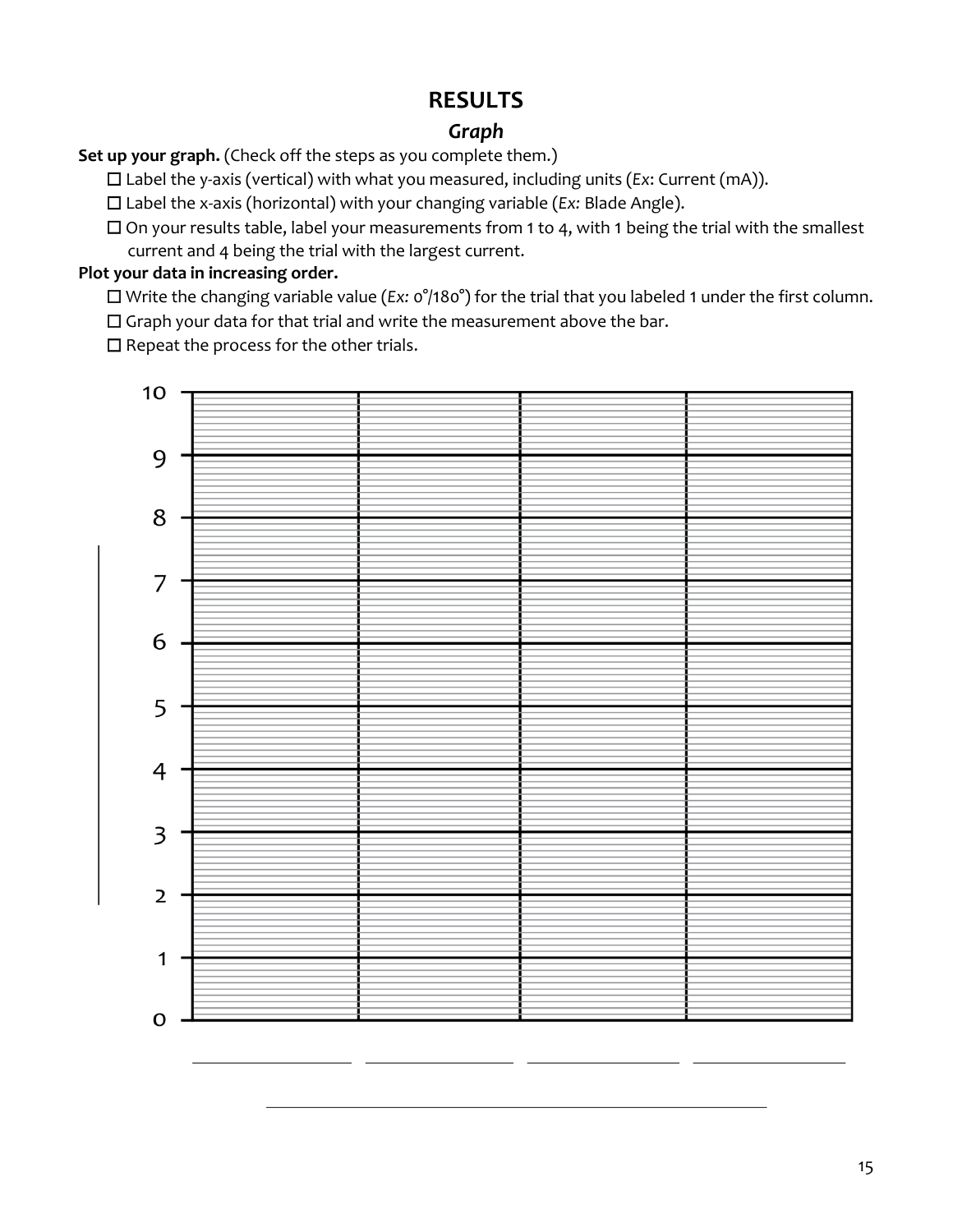# **RESULTS**

# Summary

| My experiment shows           |
|-------------------------------|
|                               |
|                               |
|                               |
|                               |
|                               |
|                               |
|                               |
| I acted like a scientist when |

### **NOTES ON PRESENTATIONS**

What variables affect the current produced by a wind turbine?

| Changing Variable:     |  |  |
|------------------------|--|--|
| Current Produced (mA): |  |  |

| Changing Variable:     |  |  |
|------------------------|--|--|
| Current Produced (mA): |  |  |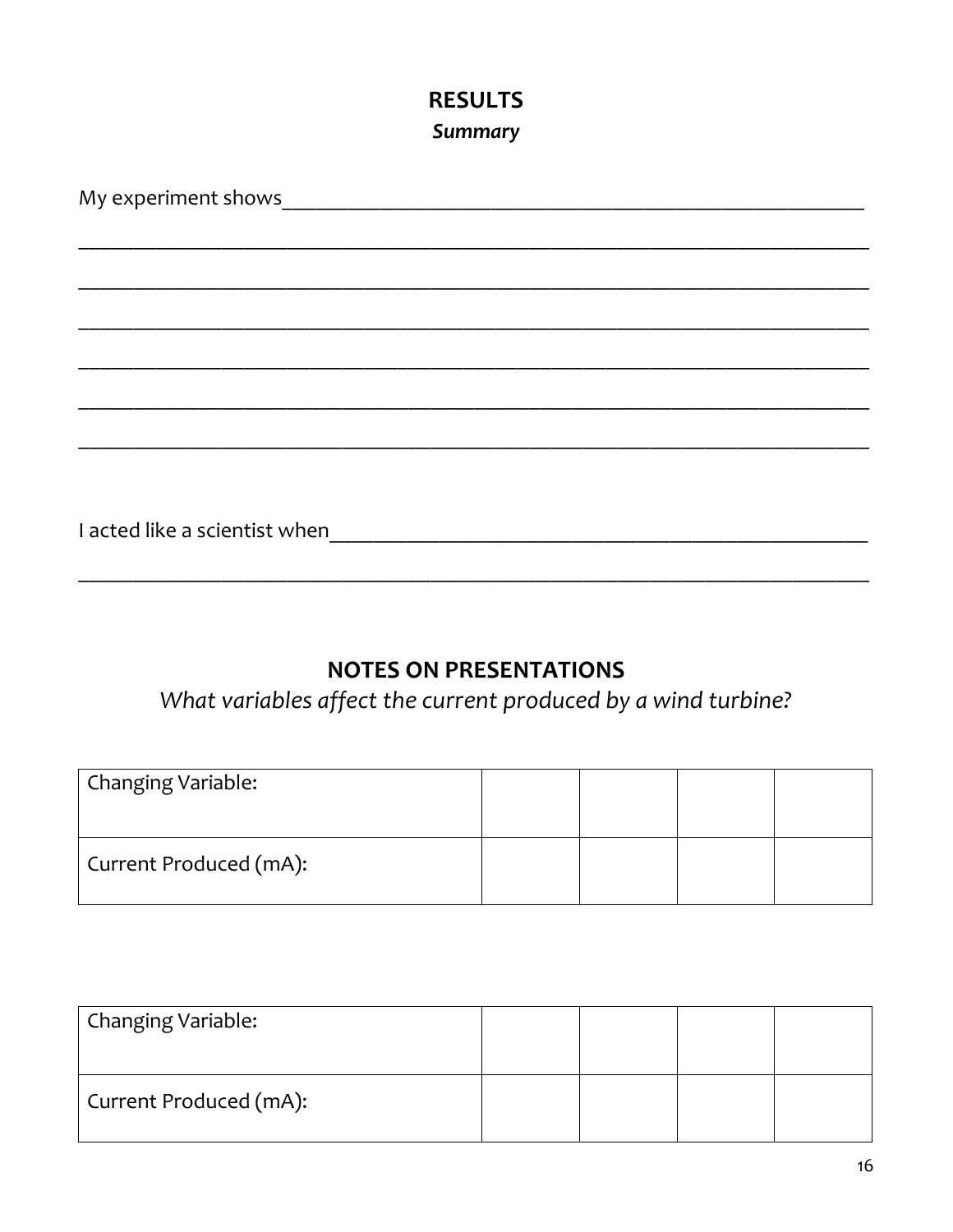| Changing Variable:     |  |  |
|------------------------|--|--|
| Current Produced (mA): |  |  |

| Changing Variable:     |  |  |
|------------------------|--|--|
| Current Produced (mA): |  |  |

| Changing Variable:     |  |  |
|------------------------|--|--|
| Current Produced (mA): |  |  |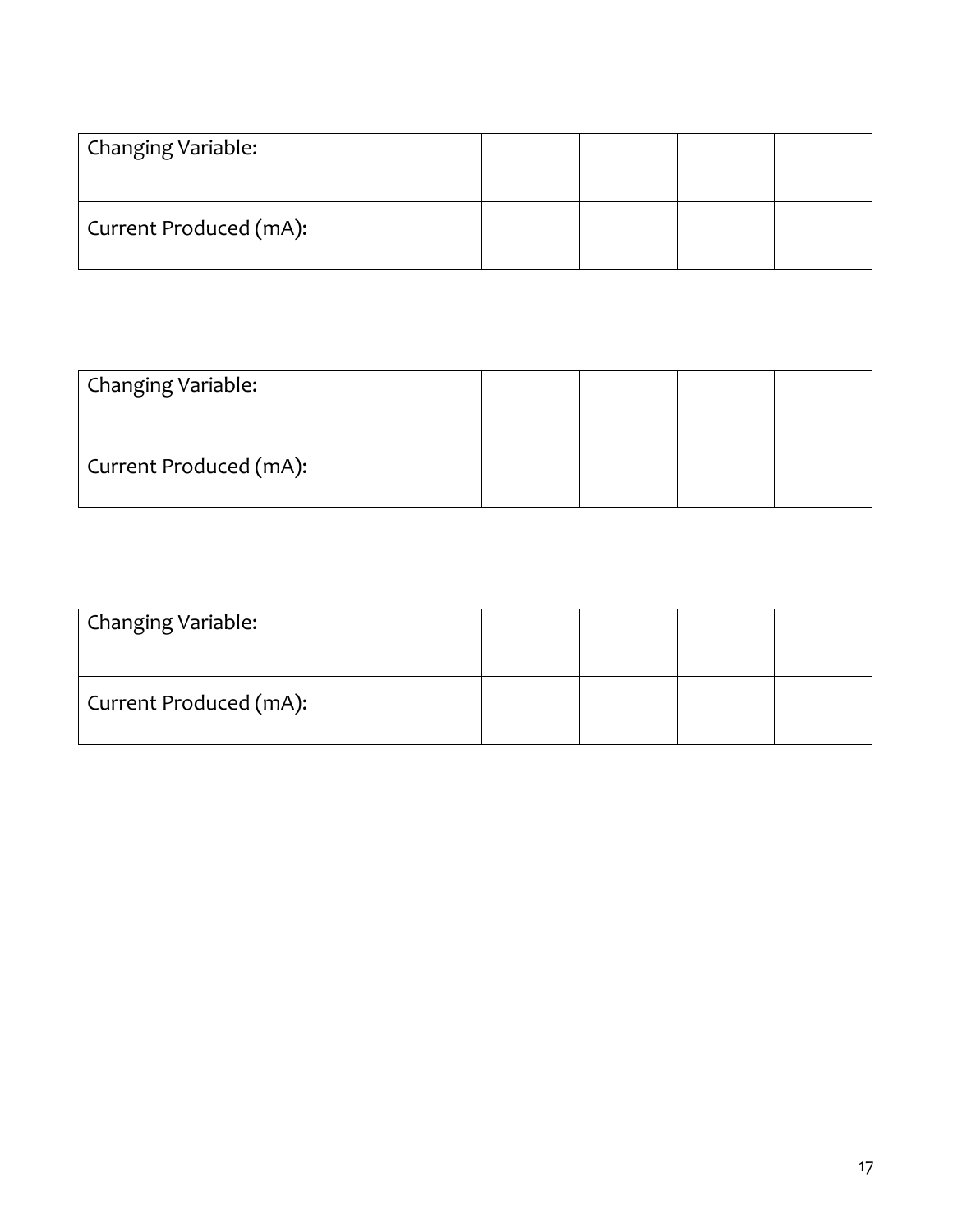# **TIE TO STANDARDS**

| energy.                                                                                                       | 4. Energy can also be ___________________________, such as the case of gravitational |
|---------------------------------------------------------------------------------------------------------------|--------------------------------------------------------------------------------------|
| 5. Forms of energy                                                                                            |                                                                                      |
| electrical currents                                                                                           | <u> 1989 - Andrea Station, amerikansk politik (</u>                                  |
| gravitational and the set of the set of the set of the set of the set of the set of the set of the set of the |                                                                                      |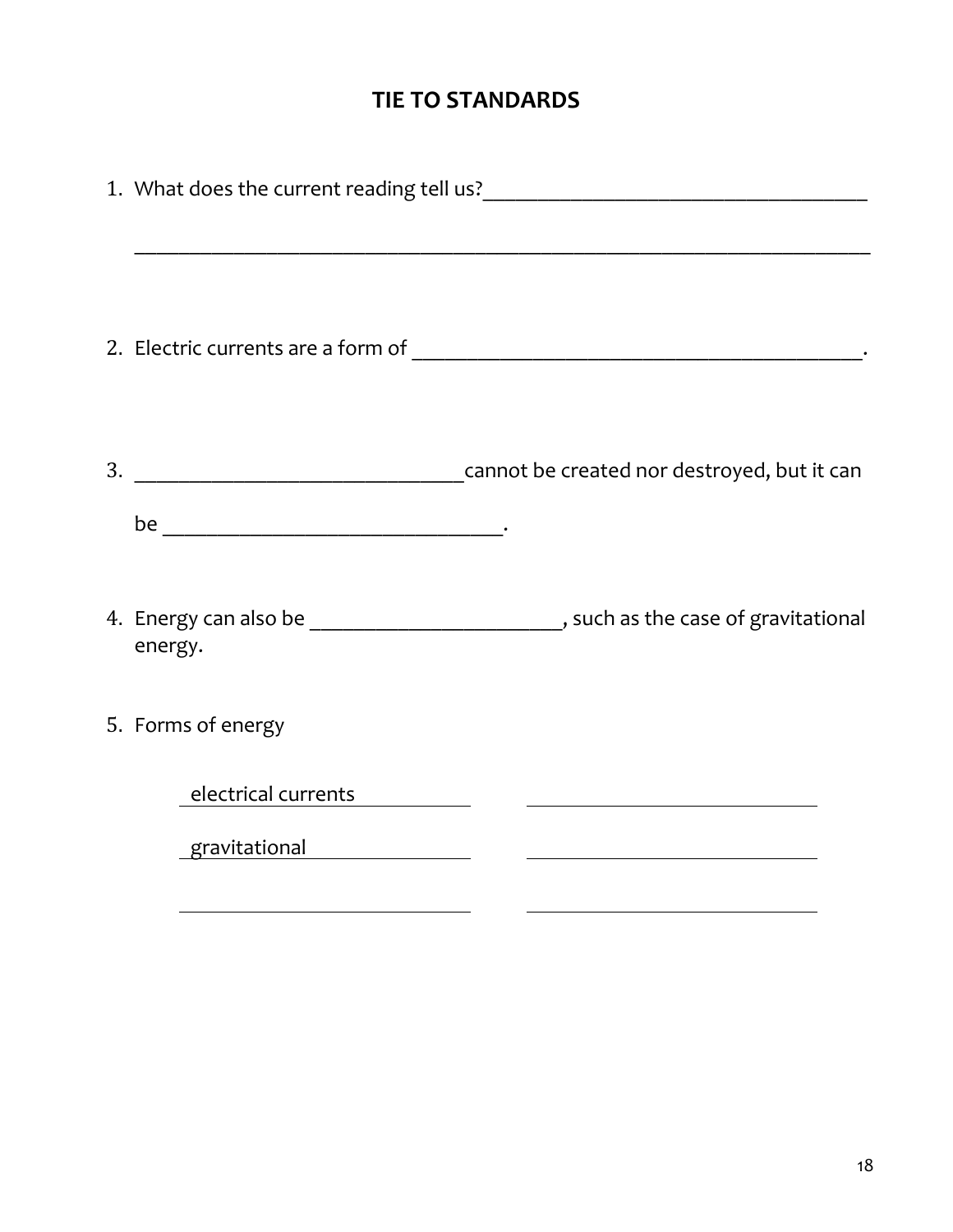6. Identify the energy transfers in the wind turbine.



9. What are the blades turning inside the wind turbine housing?

\_\_\_\_\_\_\_\_\_\_\_\_\_\_\_\_\_\_\_\_\_\_\_\_\_\_\_\_

10. What type of area would you recommend that Windy Works purchase land?

 $\overline{\phantom{a}}$  , and the contribution of the contribution of the contribution of the contribution of the contribution of the contribution of the contribution of the contribution of the contribution of the contribution of the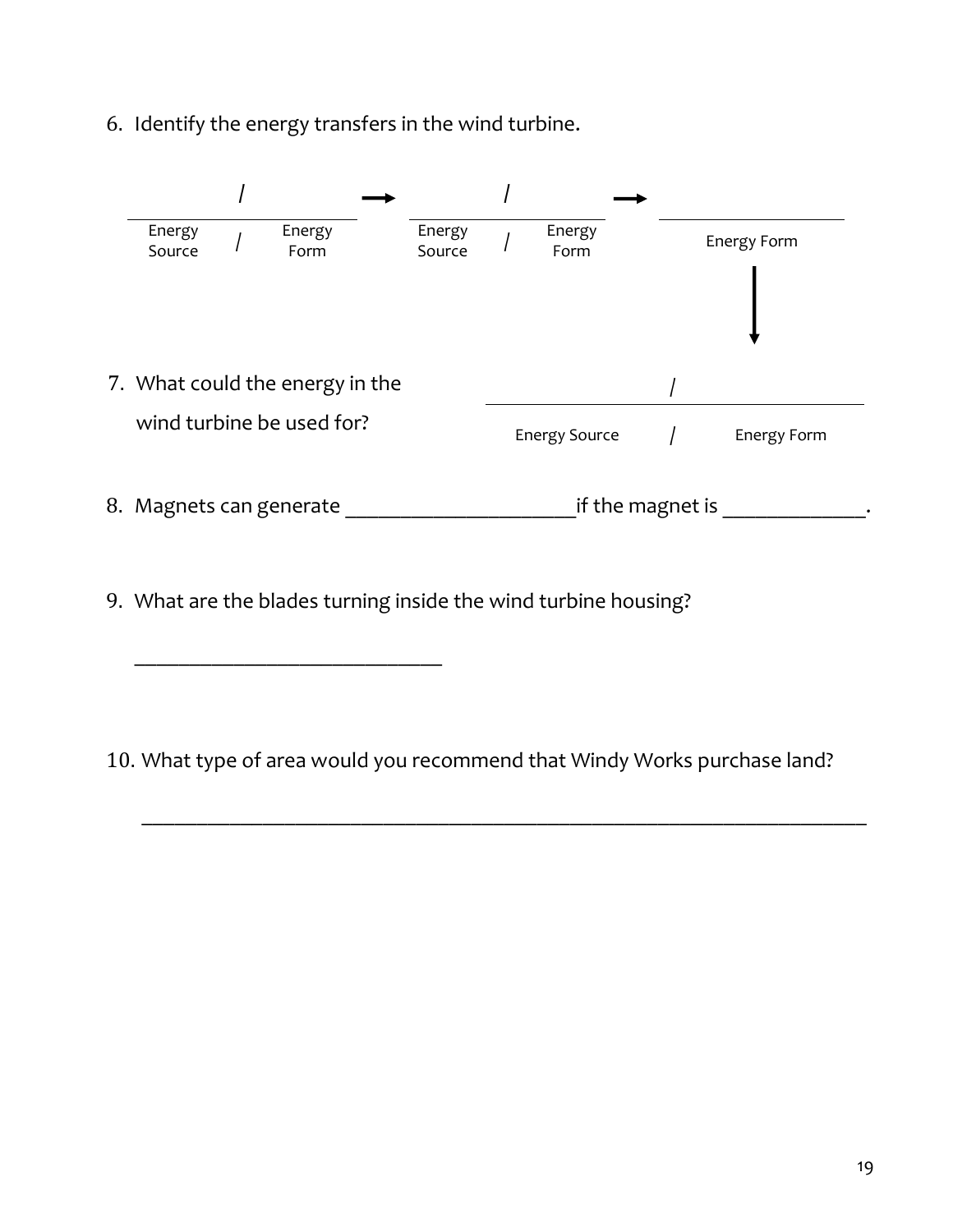- 11. Windy Works has already decided on the manufacturing specifications below, but needs help deciding which values of three variables to use in constructing their wind turbines.
	- 1. Circle the value of the changing variable you think Windy Works should use.
	- 2. Look at the data and box the value of the changing variable that is Windy Works' "best" option.

*Wind Turbine Manufacturing Specifications:* 

| <b>Blade Material</b><br>Cardstock             |              | $90^{\circ}$<br>Wind Angle |            |  |
|------------------------------------------------|--------------|----------------------------|------------|--|
| <b>Blade Number</b><br>$\overline{\mathbf{3}}$ |              | Weight Placement           | 7 cm       |  |
|                                                | $10^{\circ}$ | $30^\circ$                 | $70^\circ$ |  |
| <b>Blade Angle:</b>                            |              |                            |            |  |
| <b>Dowel Placement:</b>                        | 0.5 cm       | 3.5 cm                     | 6.0 cm     |  |
|                                                |              |                            |            |  |
| <b>Weight Number:</b>                          | $\mathbf O$  | 6                          | 12         |  |

| 12. Current produced by ideal wind turbine: |  |
|---------------------------------------------|--|
|---------------------------------------------|--|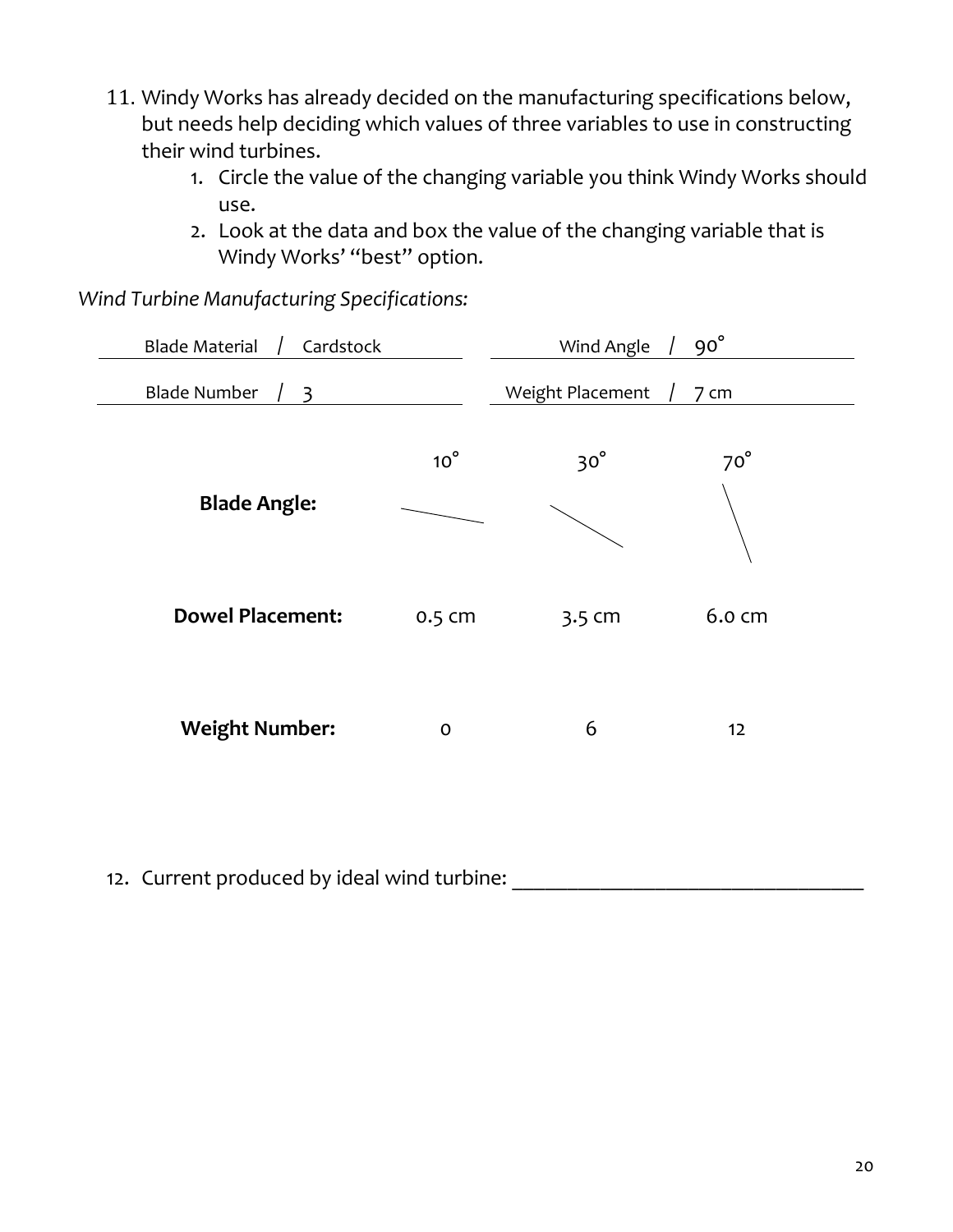#### **EXTRA PRACTICE**

#### *Procedures*

#### **QUESTION**

If we change the solid type, what will happen to the temperature at which the water boils?

#### **EXPERIMENTAL SET-UP**

| <b>Changing Variable:</b>                           | Trial B<br><b>Trial A</b><br>Trial C |  | Trial D |                                 |               |
|-----------------------------------------------------|--------------------------------------|--|---------|---------------------------------|---------------|
| Solid Type:                                         | Sugar                                |  | Salt    | <b>Baking Soda</b>              | None          |
| <b>Controls</b> (variables you will hold constant): |                                      |  |         |                                 |               |
| Solid Amount<br>10 g                                |                                      |  |         | Heat Source                     | Bunsen burner |
| 250 mL<br>Liquid Amount<br>Water<br>Liquid Type     |                                      |  |         |                                 |               |
| <b>Beaker</b><br>Container Type                     |                                      |  |         | <b>Container Size</b><br>500 mL |               |

#### **Directions:**

Step 1: Read each statement and underline controls, circle changing variables, and box information about data collection.

Step 2: Circle yes if the statement could be a correct step for a procedure about the question and experimental set-up above. If not, circle no.

|                  |                                                                             | Could this be<br>a procedure<br>step? |    |
|------------------|-----------------------------------------------------------------------------|---------------------------------------|----|
|                  | 1. Put 10 g of A) sugar, B) salt, C) baking soda, D) none into each beaker. | Yes                                   | No |
| 2.               | Light the awesome Bunsen burner.                                            | Yes                                   | No |
| $\overline{3}$ . | Put 250 mL of water into each 500 mL beaker.                                | Yes                                   | No |
|                  | 4. Gather results from the experiment.                                      | Yes                                   | No |
| 5.               | Put 10 g of baking soda into beaker C.                                      | Yes                                   | No |
|                  | 6. Measure the temperature the solution boils at.                           | Yes                                   | No |
| 7.               | Put 10 g of different solid types into each beaker.                         | Yes                                   | No |

Underline controls, circle Changing variables, and box data collection.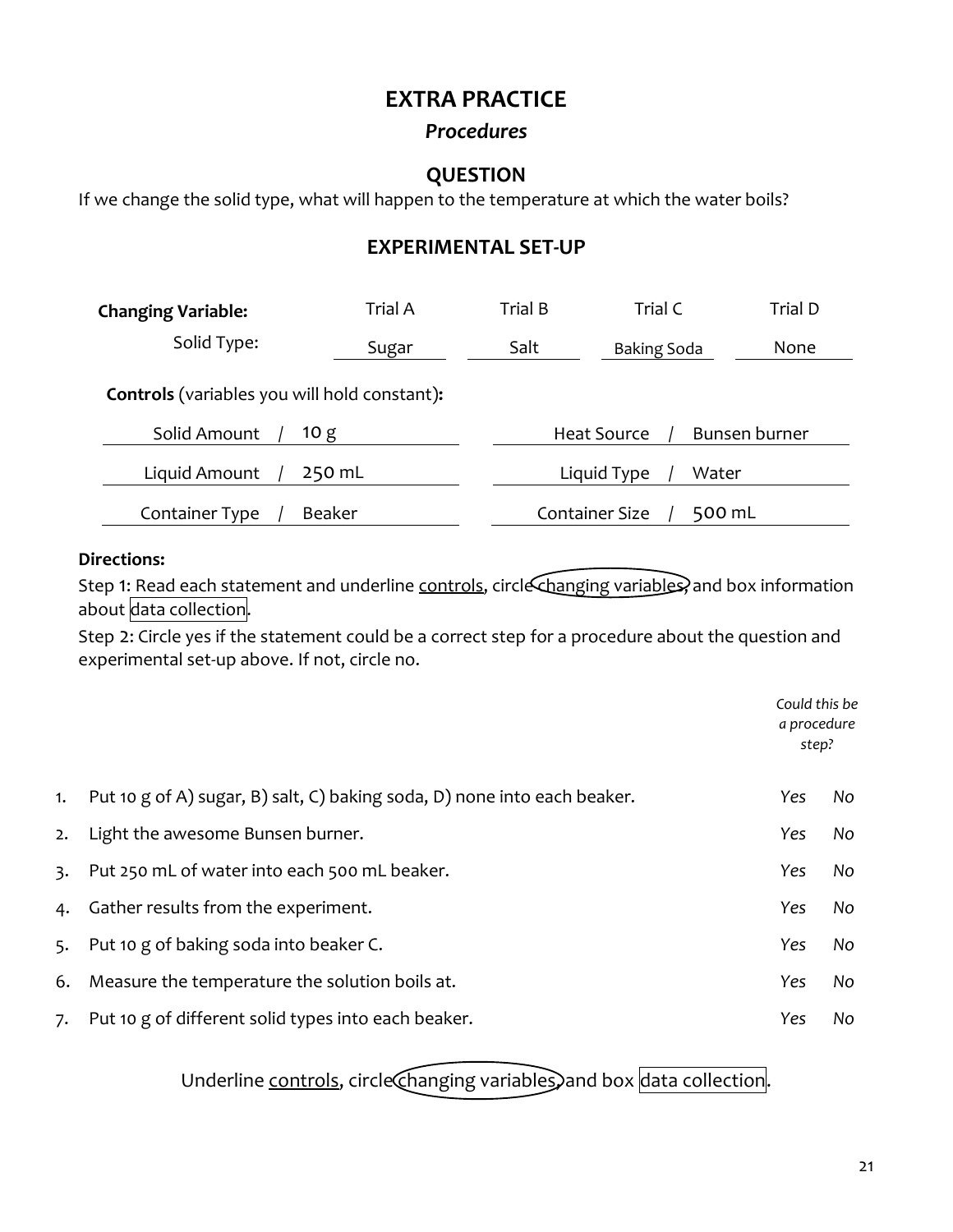### **CROSSWORD PUZZLE**

**Directions:** Fill out the following crossword puzzle using the clues below. The list of words used for the word search can be found on the vocabulary page of your notebook (pg. 1).



#### **Across**

4) a set of steps to conduct an experiment

6) a method for a specific task

7) 90 degrees can describe the \_\_\_\_\_\_\_\_ of the wind turbine in relation to the fan

9) this fan-like machine can generate electricity when wind causes it to rotate

10) we use this tool to measure the amount of current that the wind turbine produces

11) it can be transferred but it cannot be created or destroyed

#### **Down**

- 1) variables that are not changed in an experiment
- 2) an interpretation or judgement based on knowledge from past experience
- 3) what you expect will happen based off of previous measurements or observations
- 5) designing, building, and modifying a wind turbine is an example of this branch of science
- 8) describing the color of the wind turbine blades would be an example of an \_\_\_\_\_\_\_\_